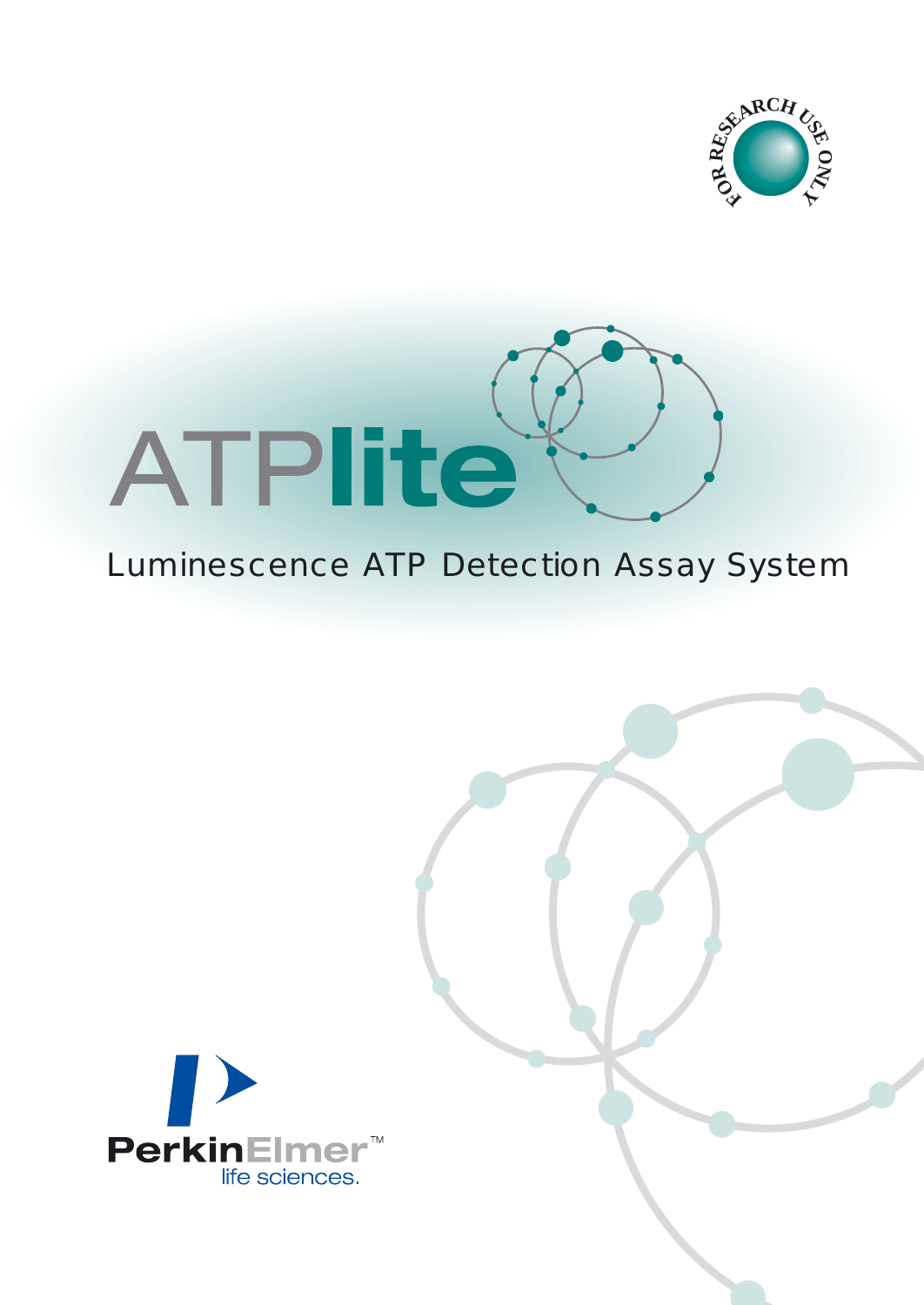# *For best results, see page 14 for product use recommendations.*

| Contents                                  | Page |
|-------------------------------------------|------|
| 1. Introduction                           | 3    |
| 2. Principle                              | 5    |
| 3. Advantages of ATPLite™                 | 7    |
| 4. Contents of kit                        | 8    |
| 5. Storage                                | 9    |
| 6. Safety precautions                     | 9    |
| 7. Instrumentation and materials required | 10   |
| 8. ATPLite assay procedure                | 10   |
| 9. ATP standard                           | 12   |
| 10. Recommendations for use               | 14   |
| 11. Ordering information                  | 14   |
| 12. References                            | 15   |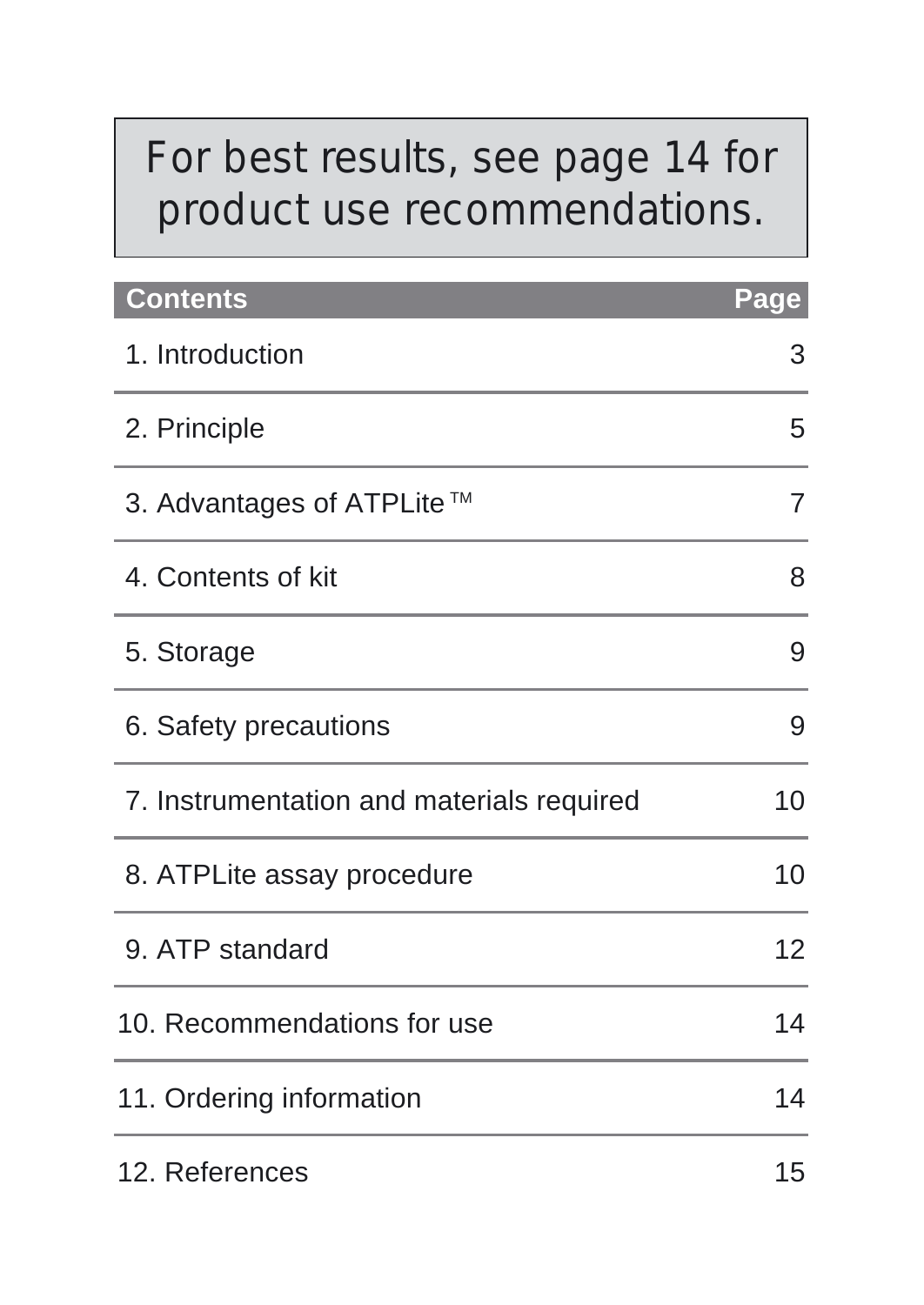#### **1. Introduction**

ATPLiteTM is an Adenosine TriPhosphate (ATP) monitoring system based on firefly (Photinus pyralis) luciferase. This luminescence assay is *the* alternative to colorimetric, fluorometric and radioisotopic assays for the quantitative evaluation of proliferation and cytotoxicity of cultured mammalian cells. ATP monitoring can be used to assess the cytocidal, cytostatic and proliferative effects of a wide range of drugs, biological response modifiers and biological compounds 1,2,3,4,5,6.

The major advantages of this system are high sensitivity, excellent linearity, simplicity, fast results and the lack of cell harvesting or separation steps. Furthermore, the PerkinElmer ATPLite "Constant Quanta™ " assav system produces a long lived "glow" type signal with a half-life of greater than five hours, therefore a special luminometer with injectors is not required. The kit is ideal for use with the PerkinElmer TopCount<sup>®</sup> Microplate Scintillation and Luminescence Counter and the LumiCount<sup>®</sup> Microplate Reader in both 96- and 384-well microplates. The simplicity of the ATPLite assay system in a 96-well microplate is illustrated in Figure 1.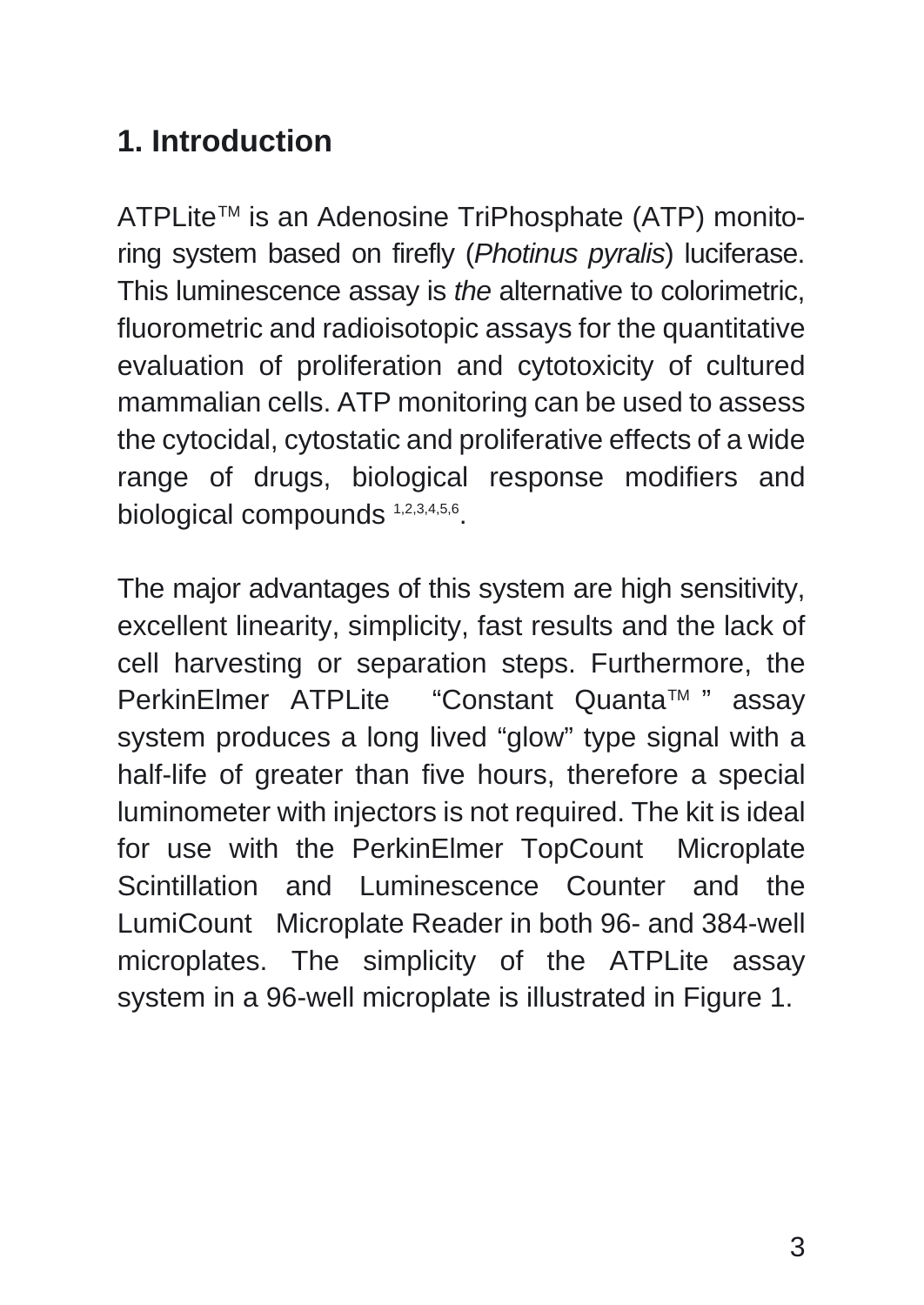

**Figure 1:** ATPLite assay system.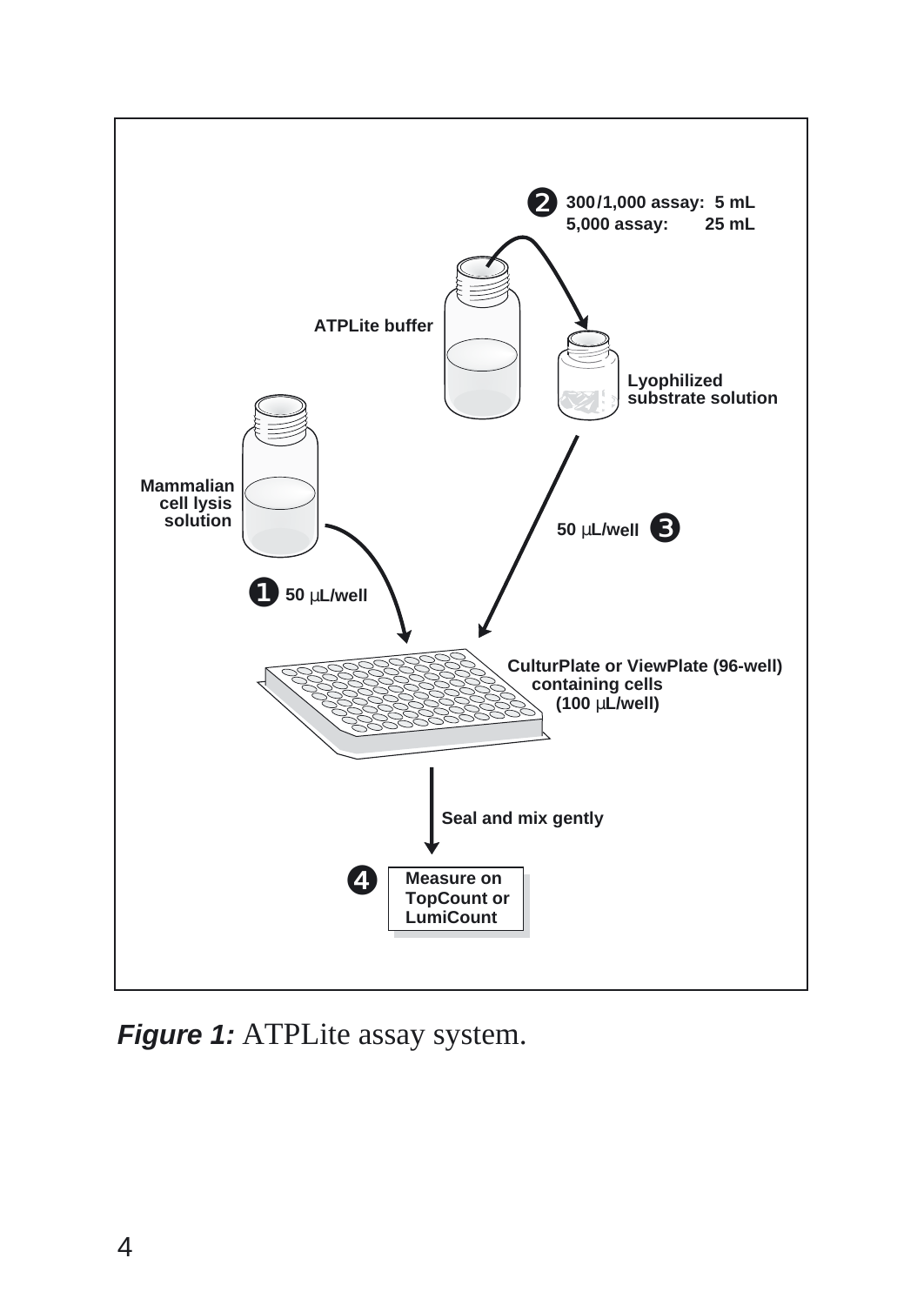#### **2. Principle**

ATP is a marker for cell viability because it is present in all metabolically active cells and the concentration declines very rapidly when the cells undergo necrosis or apoptosis. The ATPLite assay system is based on the production of light caused by the reaction of ATP with added luciferase and D-luciferin. This is illustrated in the following reaction scheme:

ATP + D-Luciferin + O<sub>2</sub> 
$$
\xrightarrow{\text{LUCIFERASE}} \text{Oxyluciferin} + \text{AMP} + \text{PP}_i + \text{CO}_2 + \text{Light}
$$

The emitted light is proportional to the ATP concentration within certain limits.

A limitation associated with common luciferase assay technology is the short half-life of the light emission. This flash-type signal requires luminometers with reagent injectors to measure the quick reaction. ATPLite is a proprietary mixture of several substances that extends the signal half-life to over 5 hours.

A problem with some ATP assay kits that are currently on the market is that the lysing solutions that release the ATP do not irreversibly inactivate endogenous ATP degrading enzymes (ATPases). Also, some lysing solutions contain chaotropic agents like TCA, which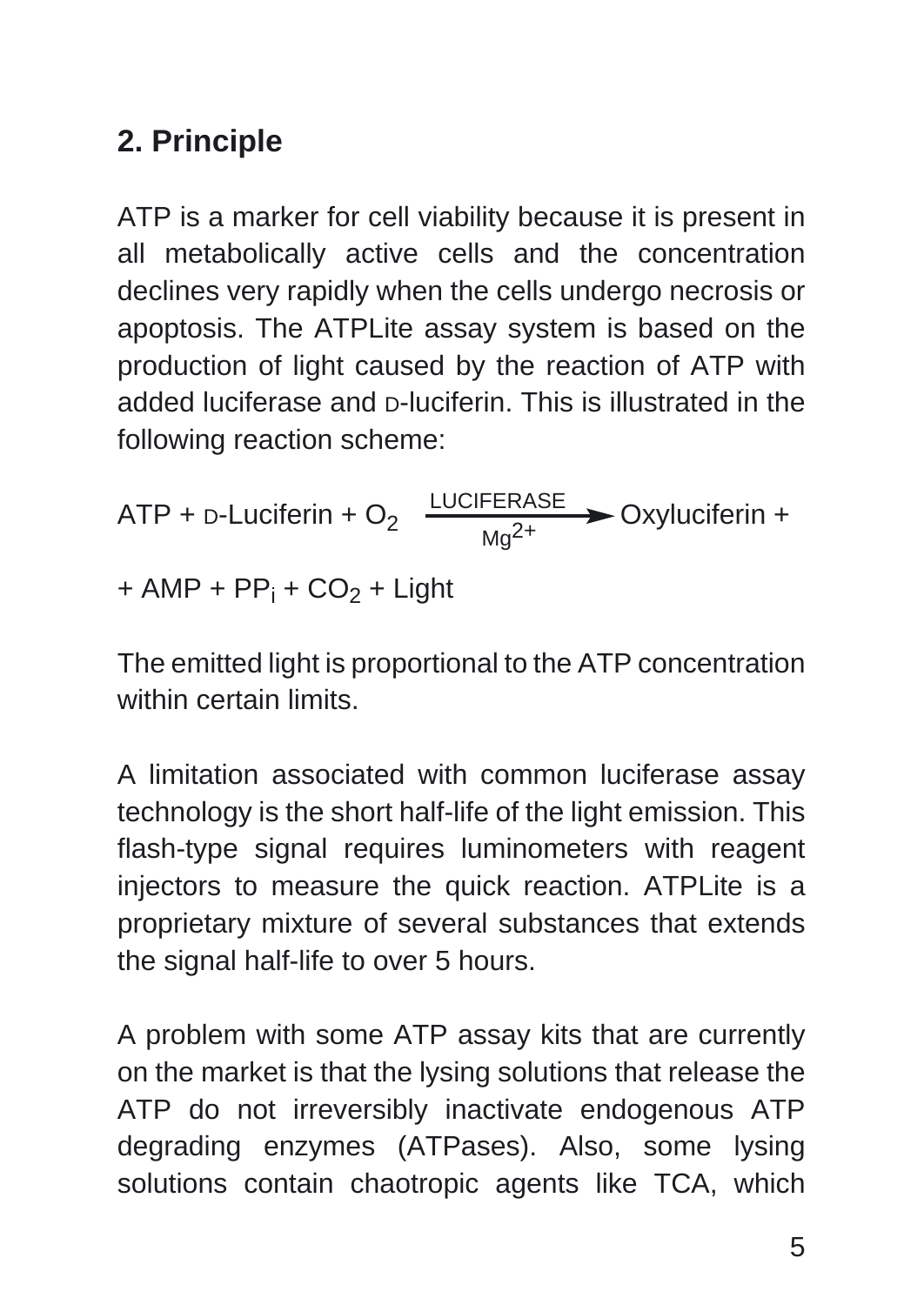have a negative effect on the luciferase activity. The ATPLite kit overcomes these problems by raising the pH of the cell culture medium through the addition of the mammalian cell lysis solution. The lysis solution inactivates the endogenous ATPases. The subsequent addition of the substrate solution (Luciferase/Luciferin) lowers the pH to a suitable level so that the reaction can occur.





**Figure 2:** Signal stability, dynamic range and linearity of ATPLite with CHO cells cultured and measured in a white 96-well CulturPlate<sup>™</sup> from PerkinElmer.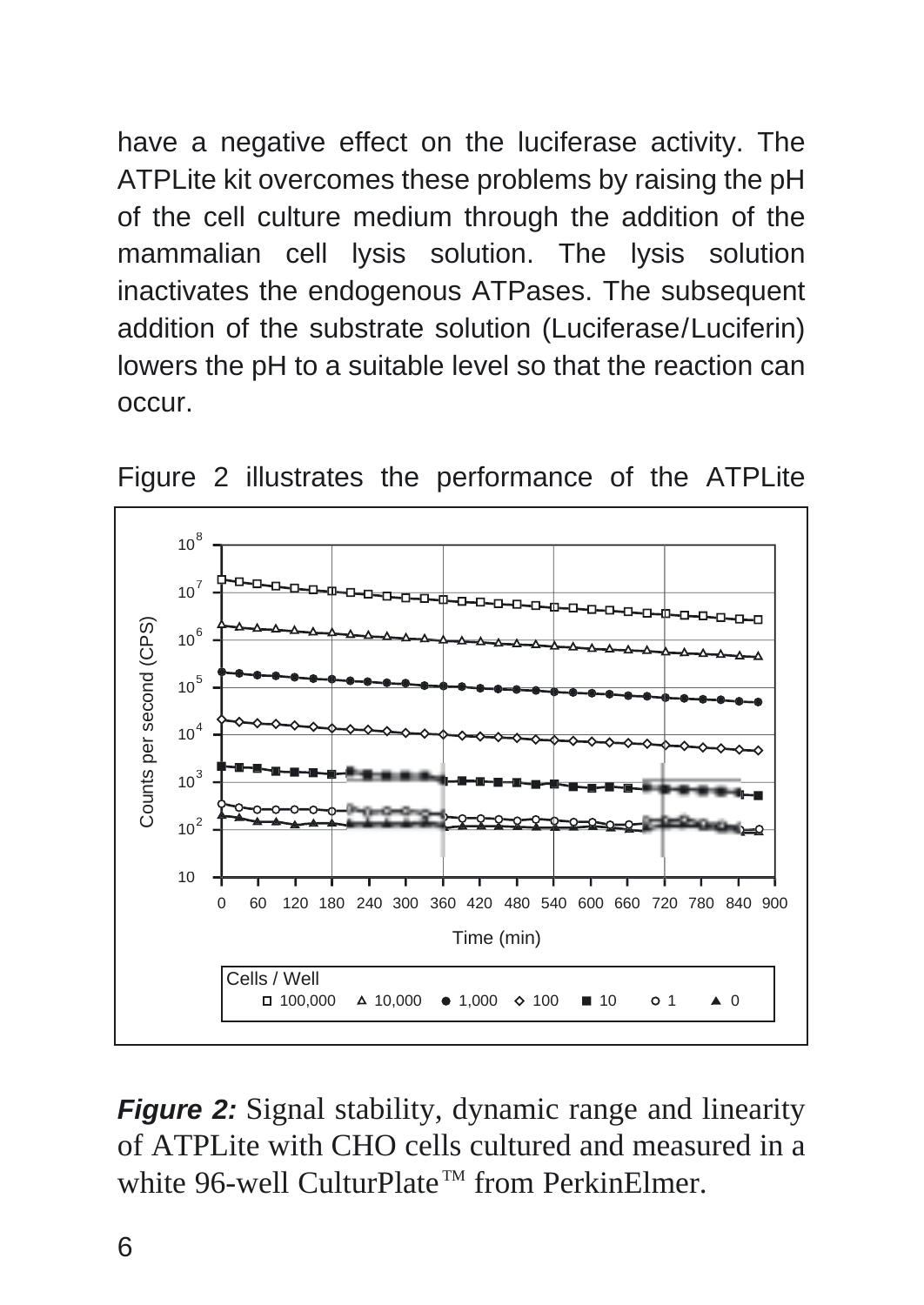kit used with a serial dilution of Chinese Hamster Ovary (CHO) cells cultured in DMEM/F12 supplemented with 5% FCS and 1% Pen/Strep (100 µL cell suspension/well). The luminescence was measured on the PerkinElmer TopCount Microplate Scintillation and Luminescence Counter at 22 **°**C.

#### **3. Advantages of ATPLite**

- Long-lived luminescent signal - half-life  $(t_{1/2})$  greater than 5 hours, depending on cell type and medium
- Rapid
	- results generated in 15 25 minutes
- Simple and reproducible
	- no separation steps
	- only two reagent additions
- Homogeneous assay
	- no cell harvesting or centrifugation required
- Sensitive
	- down to 5 cells in 100 µL medium (derived from CHO and HL-60 cells in 100 µL medium)
- Wide linear dynamic range  $- \ge 10^5$  ( as derived from CHO and HL-60 cells)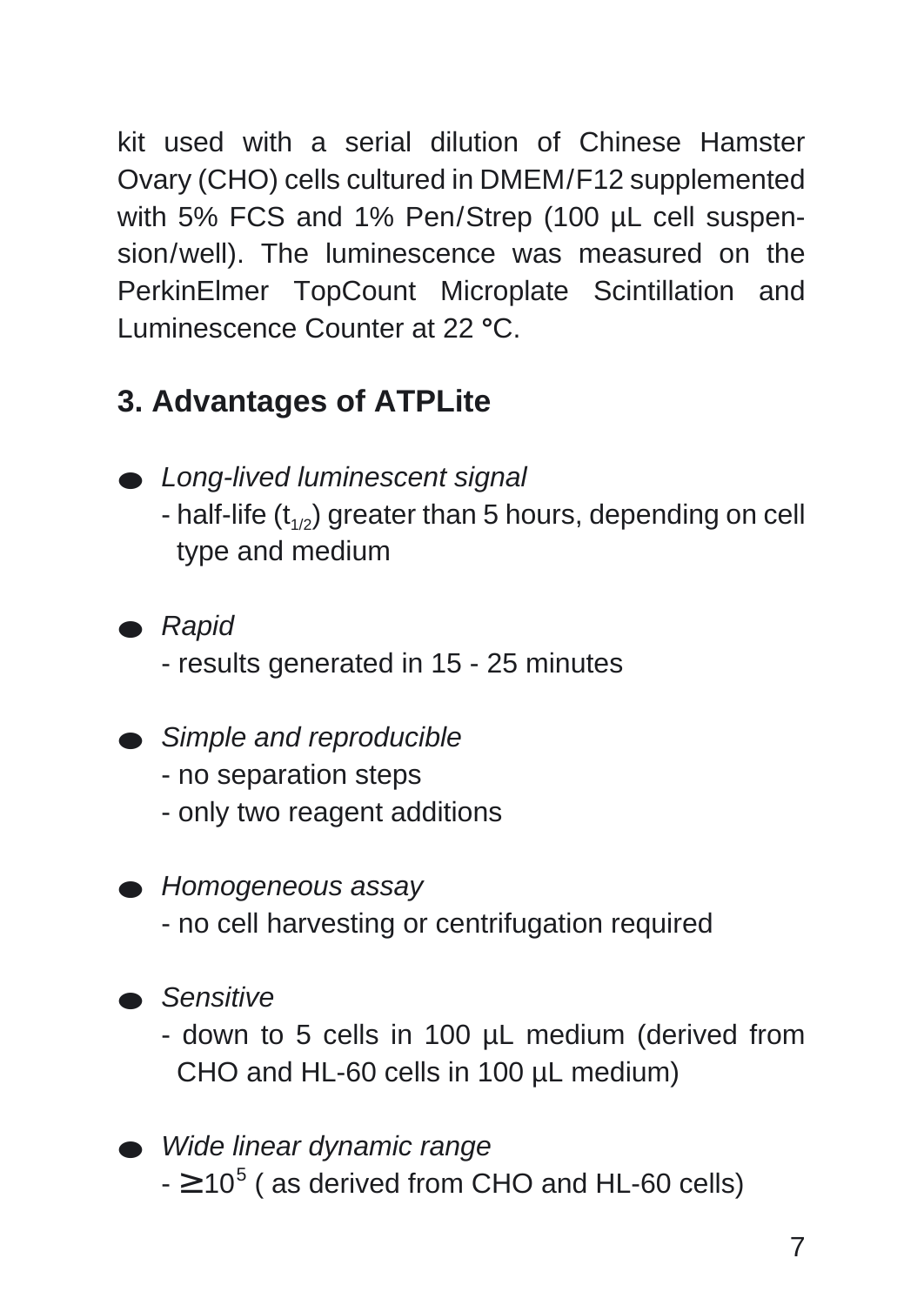#### **4. Contents of kit**

#### **6016943 - ATPLite 300 assay kit**

Each assay kit contains the following components:

- 1. 1 x 20 mL of mammalian cell lysis solution
- 2. 1 x 20 mL of substrate buffer solution
- 3. 3 vials of substrate (Luciferase/Luciferin) solution (lyophilized)
- 4. 1 vial of ATP standard (lyophilized)
- 5. Instruction booklet

#### **6016941 - ATPLite 1,000 assay kit**

Each assay kit contains the following components:

- 1. 1 x 60 mL of mammalian cell lysis solution
- 2. 1 x 60 mL of substrate buffer solution
- 3. 10 vials of substrate (Luciferase/Luciferin) solution (lyophilized)
- 4. 2 vials of ATP standard (lyophilized)
- 5. Instruction booklet

#### **6016947 - ATPLite 5,000 assay kit**

Each assay kit contains the following components:

- 1. 1 x 270 mL of mammalian cell lysis solution
- 2. 1 x 270 mL of substrate buffer solution
- 3. 10 vials of substrate (Luciferase/Luciferin) solution (lyophilized)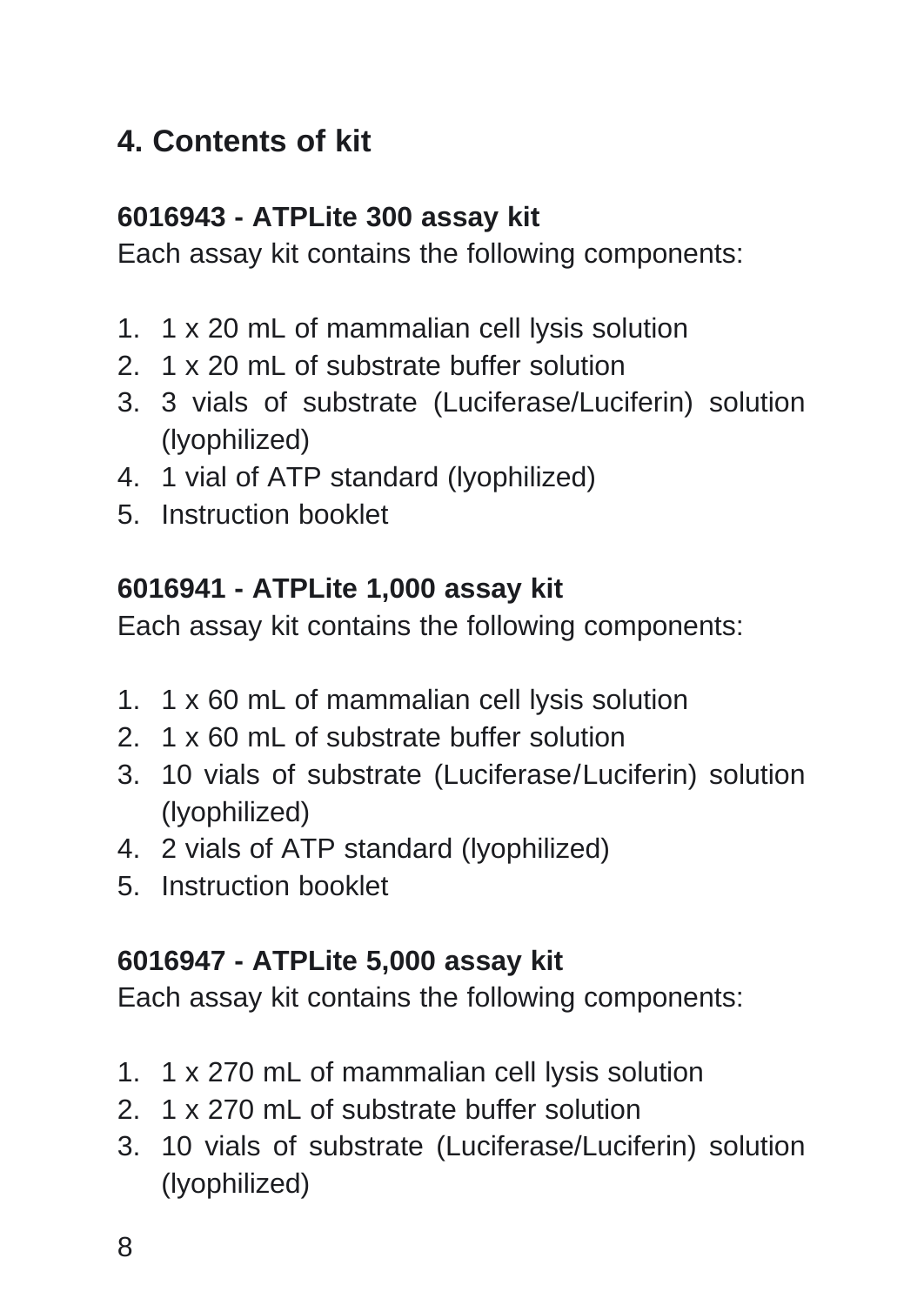- 4. 2 vials of ATP standard (lyophilized)
- 5. Instruction booklet

#### **5**. **Storage**

Upon arrival, store kit at +2 to +8 **°**C. DO NOT FREEZE !

Reconstituted substrate solution can be stored at +2 to +8 **°**C, however the activity declines during storage (approximately 30% lower activity after 1 week).

Reconstituted substrate solution can also be stored frozen at - 20 **°**C for longer periods of time. After thawing crystals may appear. These crystals can be dissolved by swirling the vial when it has reached room temperature.

## **6. Safety precautions**

- FOR IN VITRO RESEARCH USE ONLY
- Mammalian cell lysis solution contains 0.1 M of alkaline solution. In case of accidental spillage, wash affected areas thoroughly with water.
- Good laboratory procedures should be applied for the handling and use of the kit.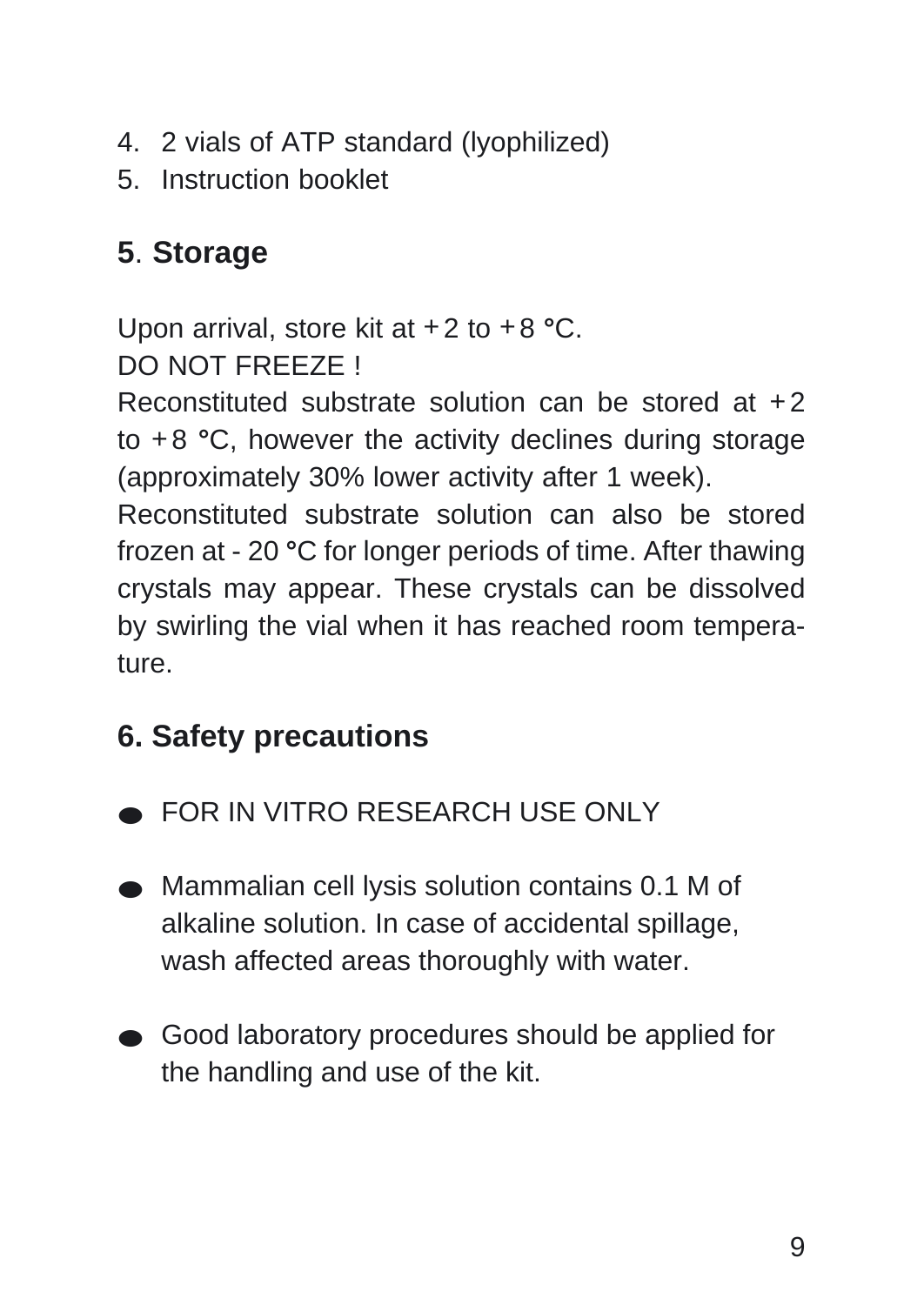#### **7. Instrumentation and materials required**

- 1. Detection instrument such as the PerkinElmer TopCount Microplate Scintillation and Luminescence Counter or LumiCount Microplate Reader.
- 2. Sterile, tissue culture treated, white or black 96- or 384-well microplates such as the PerkinElmer CulturPlate and ViewPlate®.
- 3. ATP-free dispensing materials.

#### **8. ATPLite assay procedure**

(for 96-well microplate)

- 1. Allow the reagents to equilibrate to room temperature.
- 2. For the 300 and 1,000 assay kit reconstitute one lyophilized substrate solution vial by adding 5 mL of substrate buffer solution. Agitate gently until the solution is homogeneous.

For the 5,000 assay kit reconstitute one lyophilized substrate solution vial by adding 25 mL of substrate buffer solution. Agitate gently until the solution is homogeneous.

3. Add 50 µL of mammalian cell lysis solution to 100 µL of cell suspension per well of a microplate and shake the plate for five minutes in an orbital shaker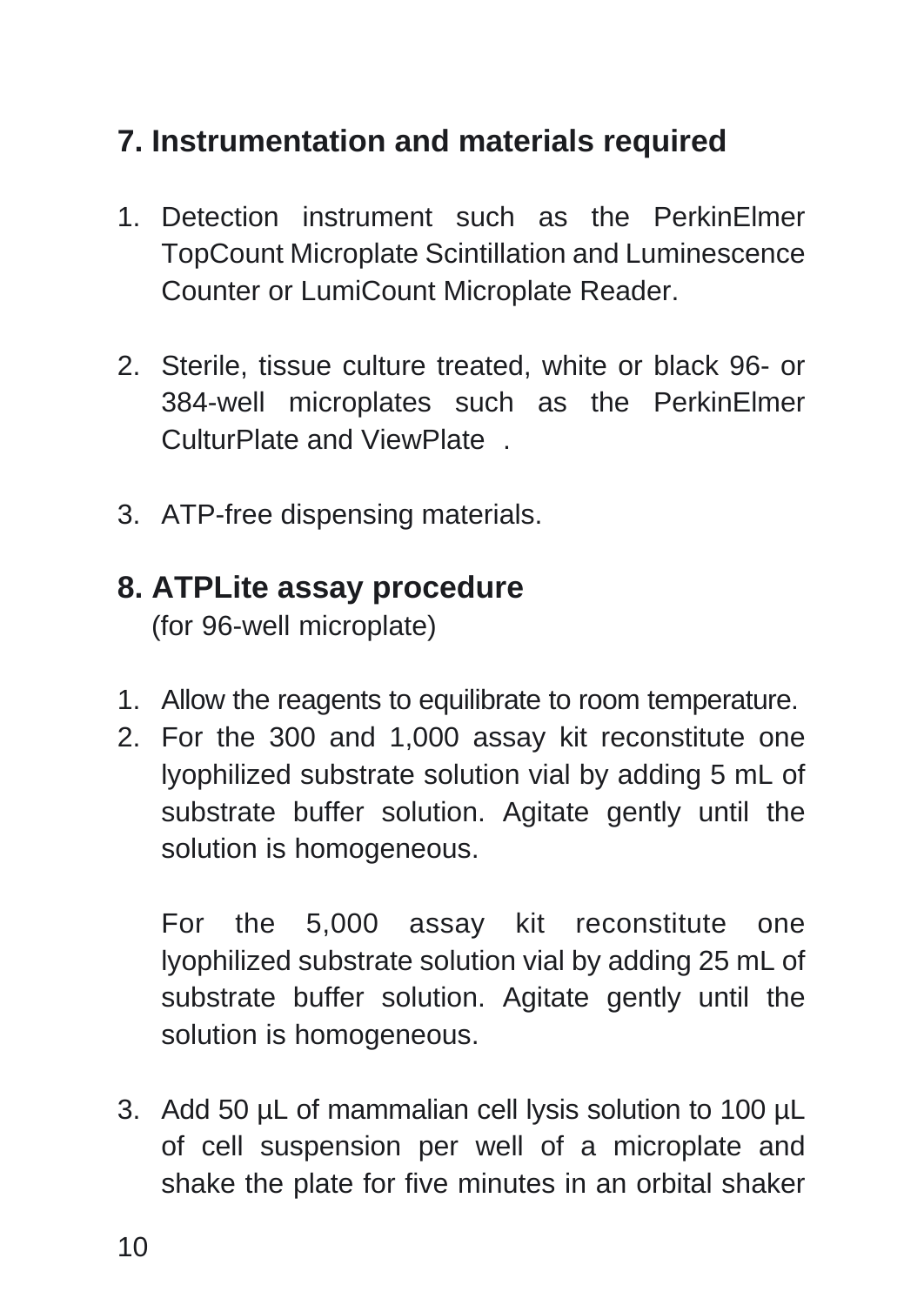at 700 rpm. This lyses the cells and stabilizes the ATP.

- 4. Add 50 µL substrate solution to the wells and shake the microplate for five minutes in an orbital shaker at 700 rpm.
- 5. Dark adapt the plate for ten minutes and measure the luminescence.

**Note:** Please realize that ATP is everywhere. ATP is the universal energy carrier in nature; both eukaryotes and prokaryotes utilize the molecule for energy storage and transfer. As a result, ATP is abundantly present both in microbial, animal or plant cells and also as free ATP. ATP is fairly heat-stable so mere autoclaving is not always sufficient for complete reduction. Therefore, it is important that direct contact of reagents and hands or fingertips is avoided. Open vials carefully and do not touch the mouth of the bottle. Be careful removing the rubber stoppers from the vials.

Use ATP-free pipette tips. Handle microplates carefully and use lids to avoid dust or other contamination.

ATPLite general assay procedure for 96-well microplates is outlined in Figure 3.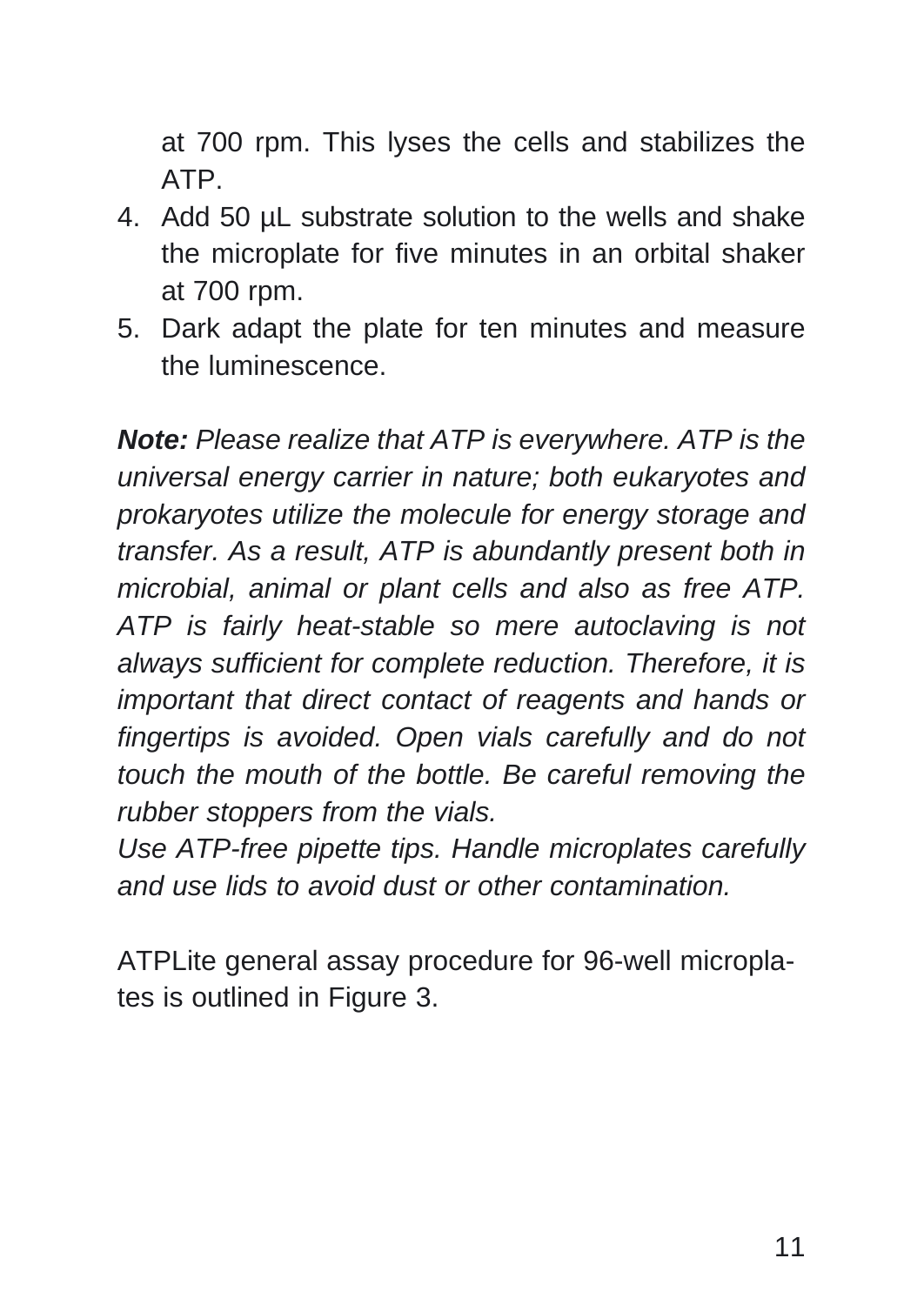

**Figure 3:** The ATPLite assay flow chart.

## **9. ATP Standard**

In cases where it is necessary to quantify the ATP released from the cells, perform the following procedure in a 96-well microplate:

1. Reconstitute a vial of lyophilized ATP standard solution with water so that a 10 mM stock solution is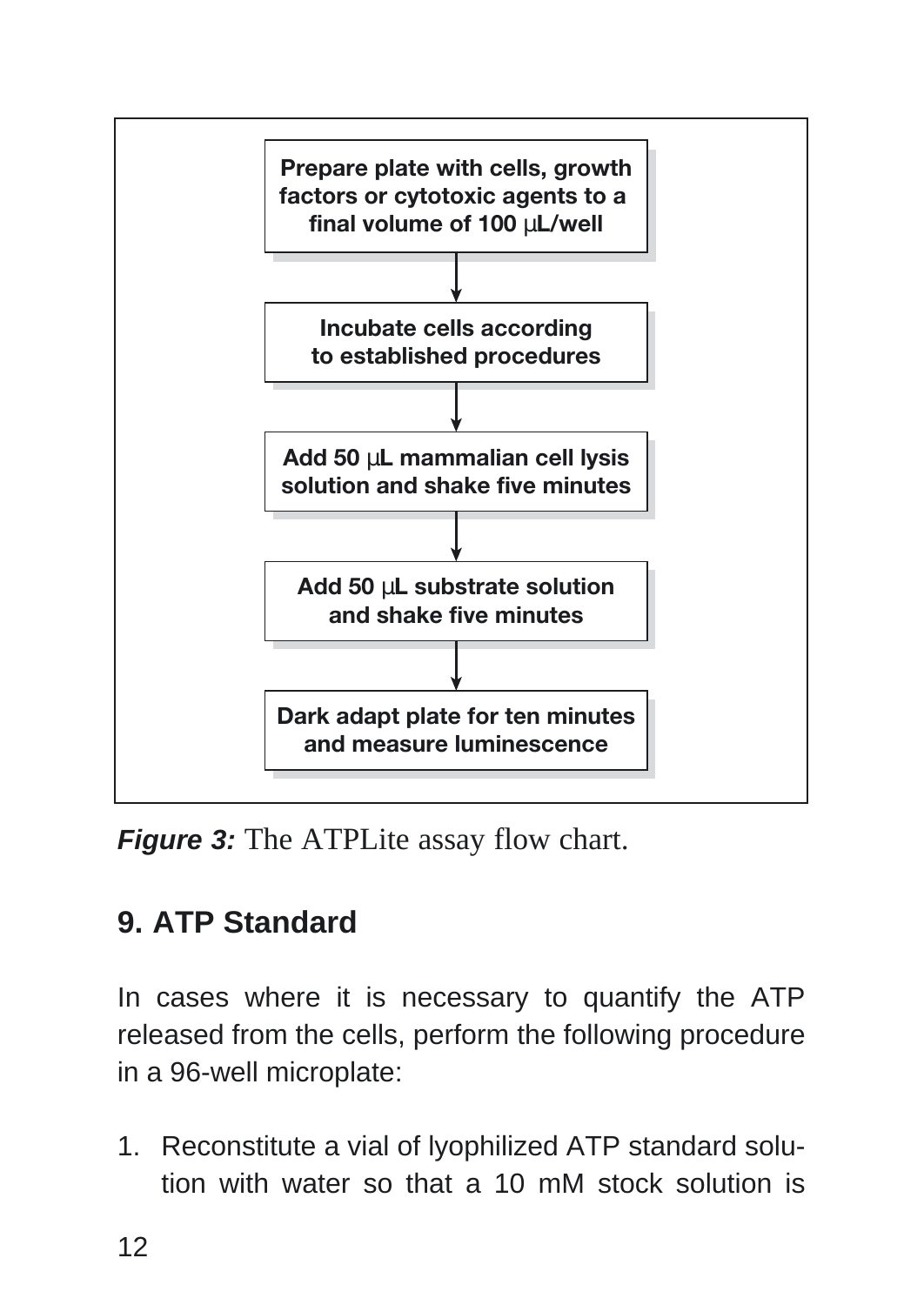obtained, e.g. add 1170 µL of water if the ATP amount printed on the label is 11.7 µmole or add 960 uL of water if the amount is 9.6 umole. After addition of the water, allow the ATP to dissolve completely by swirling the vial for one minute.

- 2. Set up a standard curve in the same microplate that will be used for the experimental samples:
	- a. Take an aliquot of the ATP standard solution and prepare a dilution series in water from a concentration of 1 x 10-5 M down to blank.
	- b. Pipette a series of 100 µL of complete culture medium without cells into the wells of the plate.
	- c. Add to these wells 50 µL of the mammalian cell lysis solution and shake the plate for five minutes in an orbital shaker at 700 rpm.
	- d. Add 10 µL of the ATP dilution series to the wells and shake the plate for five minutes in an orbital shaker at 700 rpm.
	- e. Add 50 µL of the substrate solution and shake for five minutes in an orbital shaker at 700 rpm.
	- f. Dark adapt the plate for ten minutes and measure the luminescence.
	- g. Calculate the standard curve.

**Note:** Reconstituted ATP standard is stable for weeks when stored at - 20 °C. Diluted ATP solutions are stable for eight hours when stored on ice.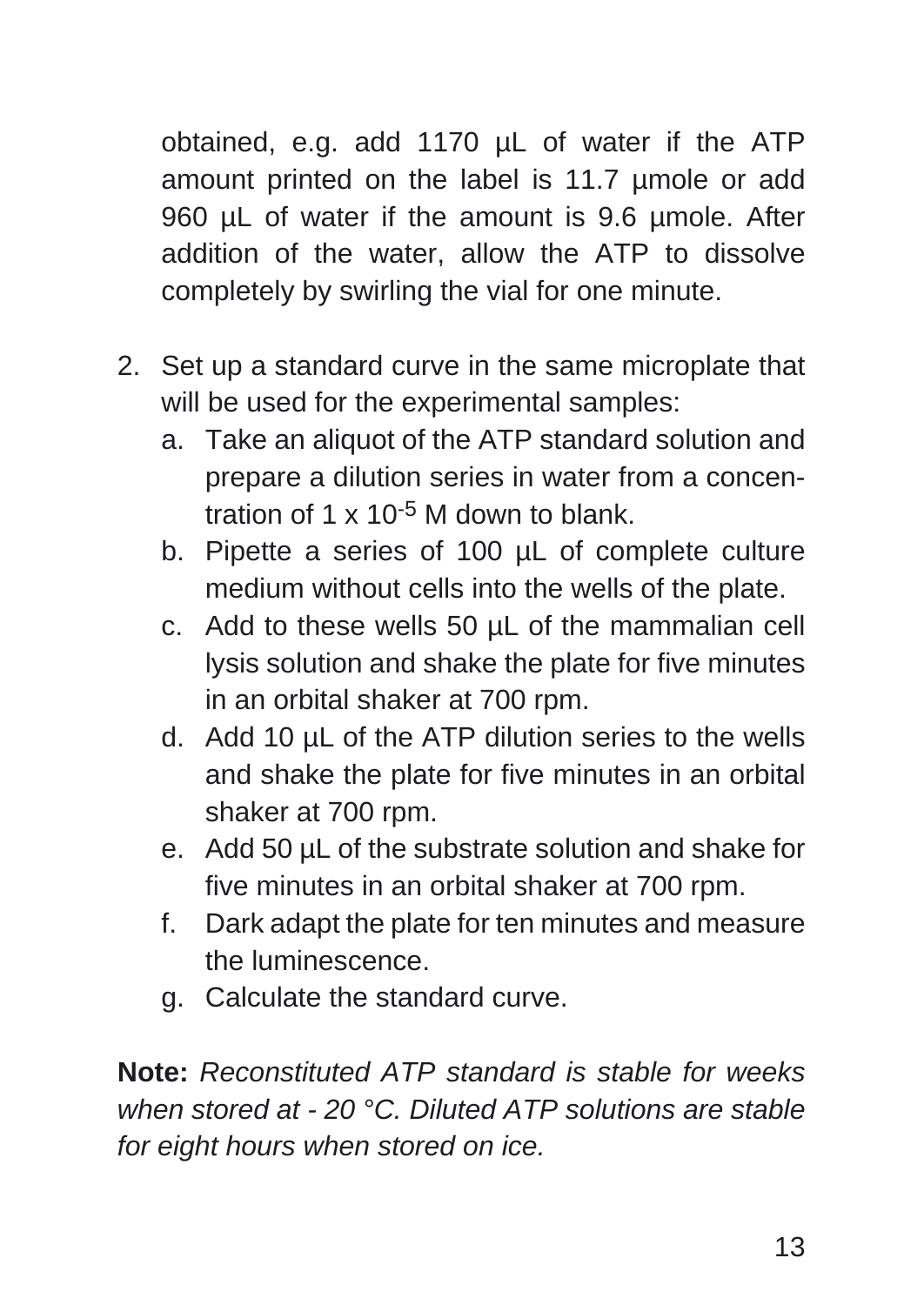#### **10. Recommendations for use**

- 1. Care should be taken not to contaminate the components of the kit with ATP. This will cause high background levels. In handling the kit the skin of the fingers is a very potent source of ATP contamination, therefore the use of clean gloves is strongly recommended. Use ATP-free dispensing materials.
- 2. When handling the plates prior to measurement, work in SUBDUED lighting out of direct sunlight or direct bright fluorescent lighting. Bright light may cause plate phosphorescence resulting in higher background levels. Phosphorescence has a half-life of several minutes.
- 3. If more than one vial of lyophilized substrate solution is reconstituted for the assay, they should be combined before adding them to the microplates.
- 4. Make certain that the TopCount has been normalized for SPC counting/luminescence counting at the optimum temperature of 22 °C prior to measuring the samples.

## **11. Ordering information**

| Reorder No. |
|-------------|
|             |
| 6016943     |
| 6016941     |
| 6016947     |
|             |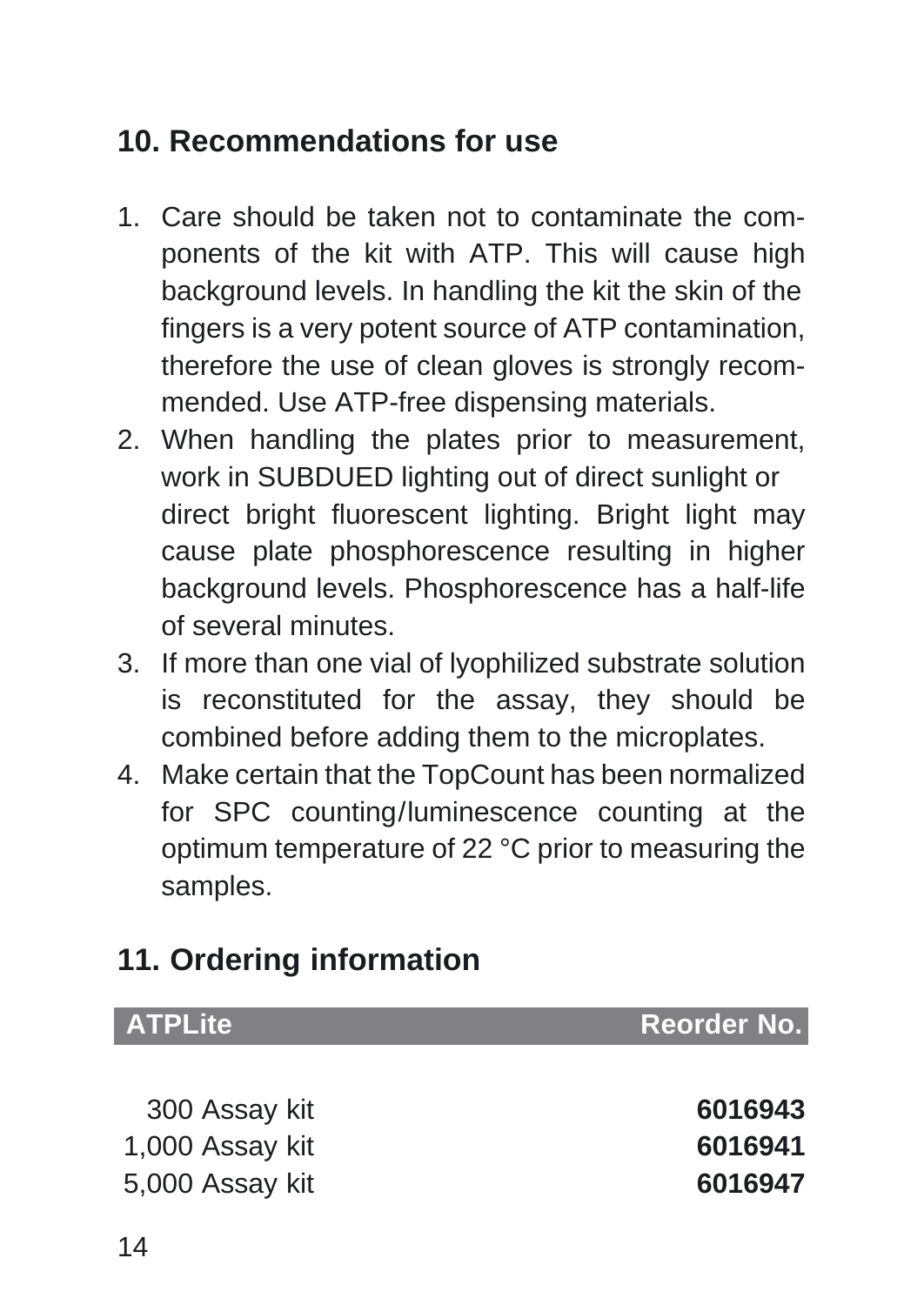#### **Accessories Reorder No.**

| CulturPlate-96, white, TC / case of 50    | 6005680 |
|-------------------------------------------|---------|
| CulturPlate-384, white, TC / case of 50   | 6007680 |
| CulturPlate-96 F, black, TC / case of 50  | 6005660 |
| CulturPlate-384 F, black, TC / case of 50 | 6007660 |
| OptiPlate™-96, white / case of 50         | 6005290 |
| OptiPlate-384, white / case of 50         | 6007290 |
| OptiPlate-96 F, black / case of 50        | 6005270 |
| OptiPlate-384 F, black / case of 50       | 6007270 |
| ProxiPlate™-96, white / case of 50        | 6006290 |
| ProxiPlate-384, white / case of 50        | 6006280 |
| ViewPlate-96, white / case of 50          | 6005181 |
| ViewPlate-384, white / case of 30         | 6005262 |
|                                           |         |

TopSealTM A - self adhesive / box of 100 **6005185**

For further information on TopCount, LumiCount and luminescence applications please contact your local PerkinElmer representative or visit our website: http://www.perkinelmer.com/lifesciences.

#### **12. References**

1. Kangas L., Grönroos M. and Nieminen A.L. 1984. Bioluminescence of cellular ATP: a new method for evaluating agents in vitro. Medical Biology, **62**, 338 - 343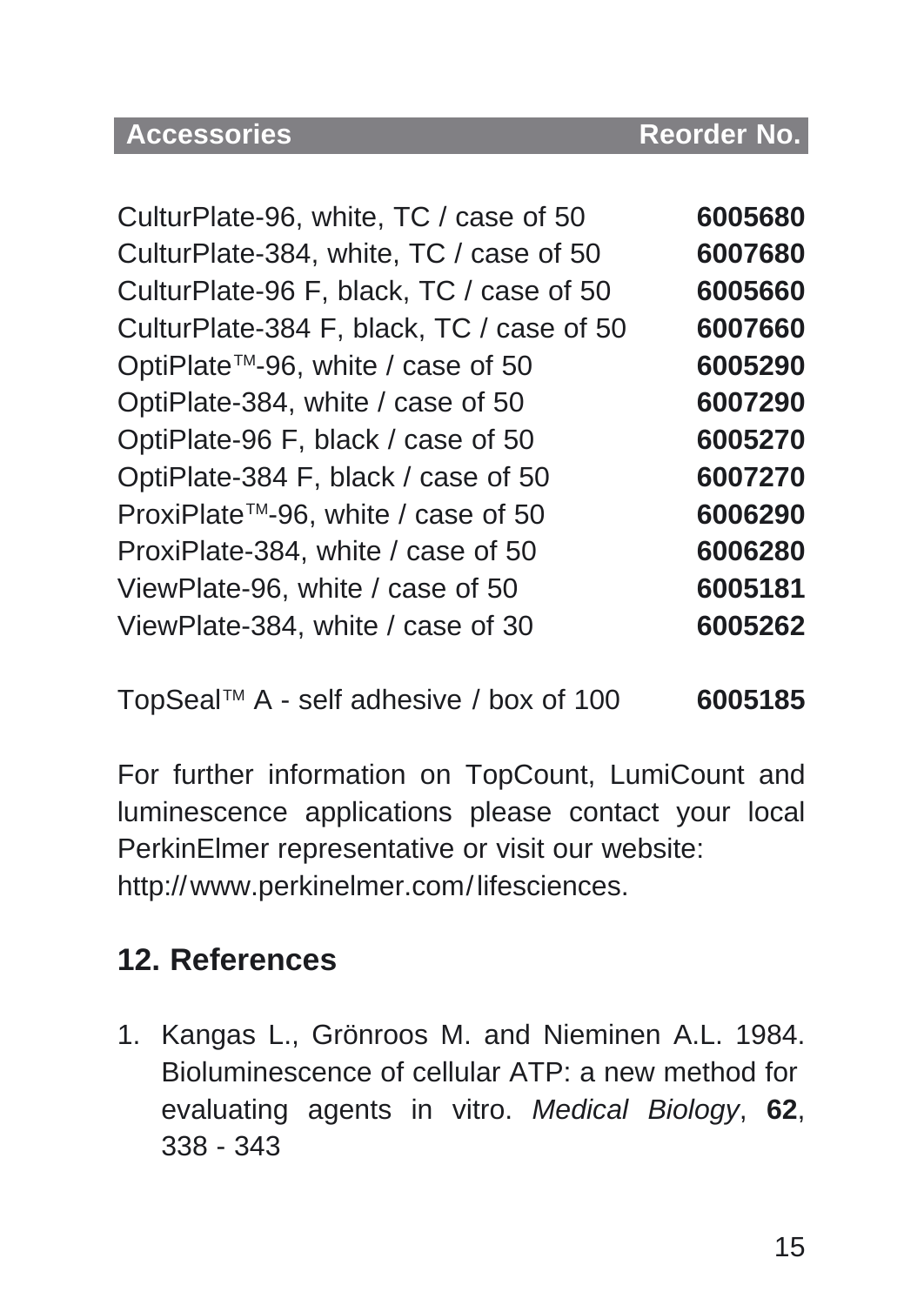- 2. Lundin A., Hasenson M., Persson J. and Pousette A. 1986. Estimation of biomass in growing cell lines by ATP assay. Methods Enzymol. **133**, 27 - 42
- 3. Crouch S.P.M., Kozlowski R., Slater K.J. and Fletcher J. 1993 The use of ATP bioluminescence as a measure of cell proliferation and cytotoxicity. J. Immunol. Methods, **160**, 81 - 88
- 4. Petty R.D., Sutherland L.A., Hunter E.M. and Cree I.A. 1995 Comparison of MTT and ATP - based assays for the measurement of viable cell number. J. Biolumin. Chemilumin. **10**, 29 - 34
- 5. Storer R.D., McKelvey T.W., Kraynak A.R., Elia M.C., Barnum J.E., Harmon L.S., Nichols W.W. and Deluca J.G. 1996 Revalidation of the in vitro alkaline elution/rat hepatocyte assay for DNA damage: improved criteria for assessment of cytotoxicity and genotoxicity and the results for 81 compounds. Mutation Research, **368**, 59 - 101
- 6. Cree I.A. and Andreotti P.E. 1997 Measurement of cytotoxicity by ATP - based luminescence assay in primary cell cultures and cell lines. Toxicology in Vitro, **11**, 553 - 556

Manufactured under Patent No. 1010224-The Netherlands, U.S. Patent Appl. Number 09/806,165 and Eur. Patent Appl. Number 99949447.9